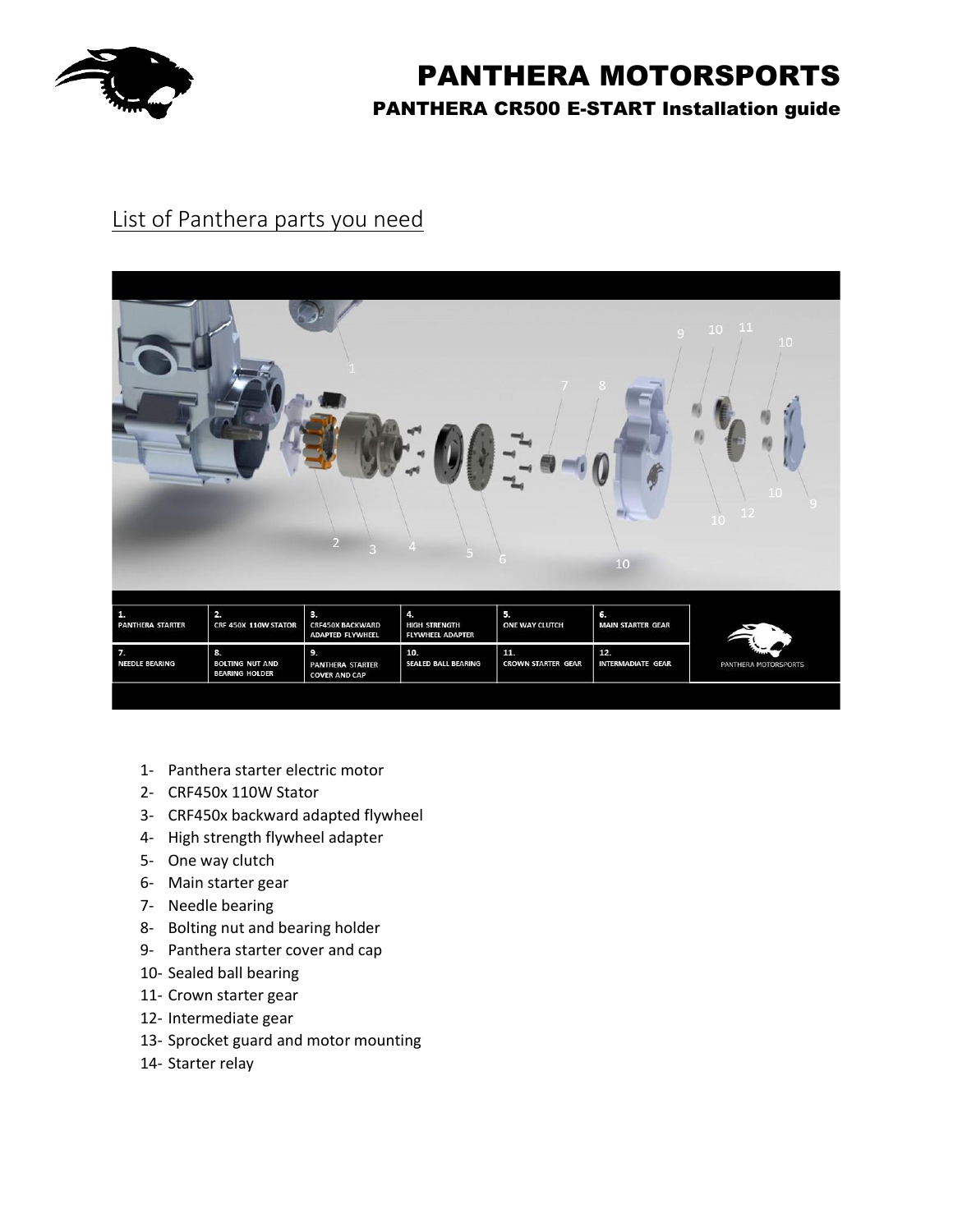

### **Hardwares**

Botton socket head cap screw



Socket head cap screw



Flat socket head cap screw

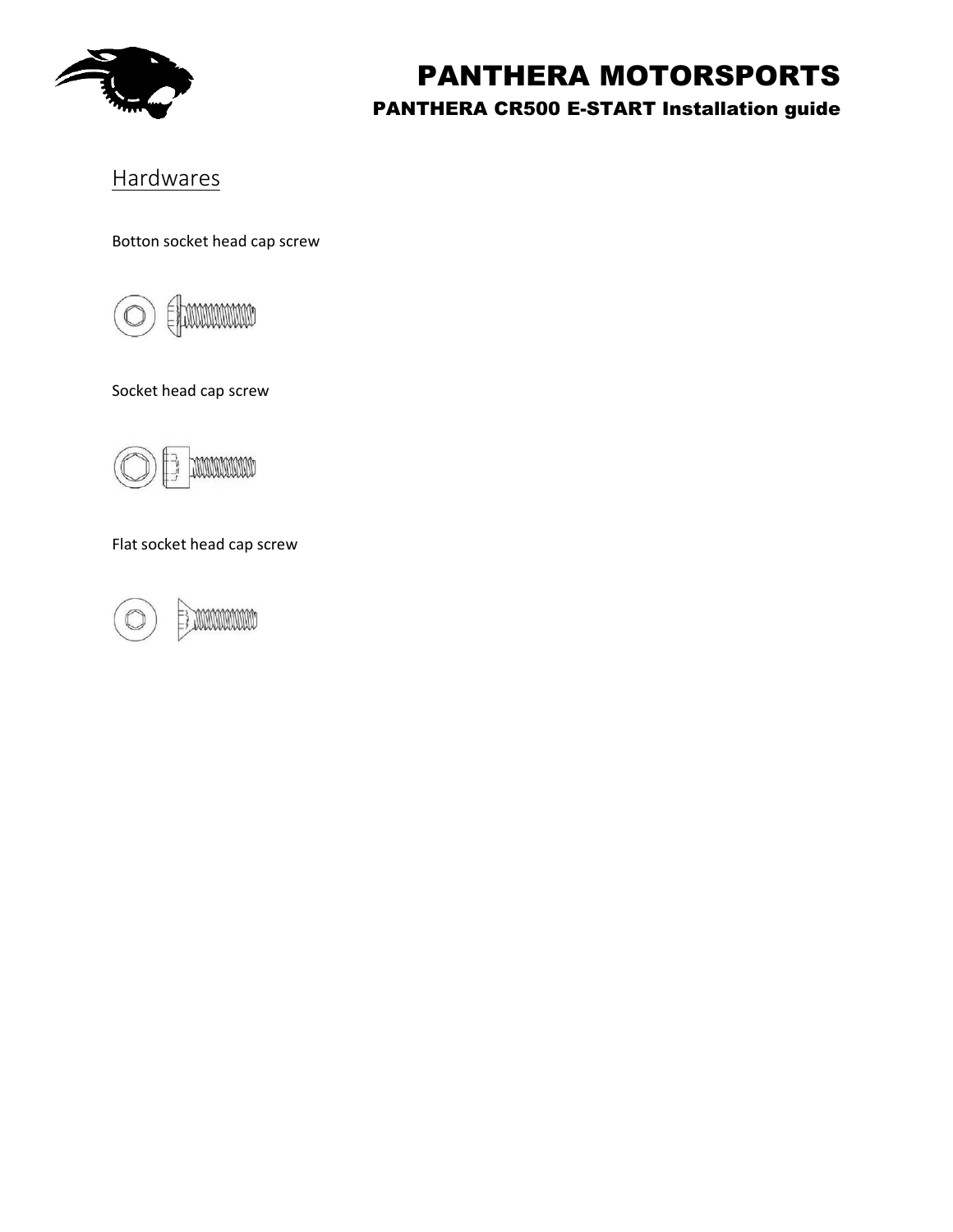

### Installation

#### CRF450x Stator

The starter unit will require to run oil in the flywheel compartment. To do so, you will have to block the CR500 flywheel vent hole. Use silicone or any other sealing compound that has oil sealing capability.



*Figure 1 Vent sealing*

As you receive your unit, the new CRF450X stator will be already bolted, loctited and troque to its backplate.

Bolt the new stator unit to the cases with two button heap cap screw. The stator plate as angle goes from +3 to -3 deg, zero being in the middle position.



*Figure 2 Stator installation*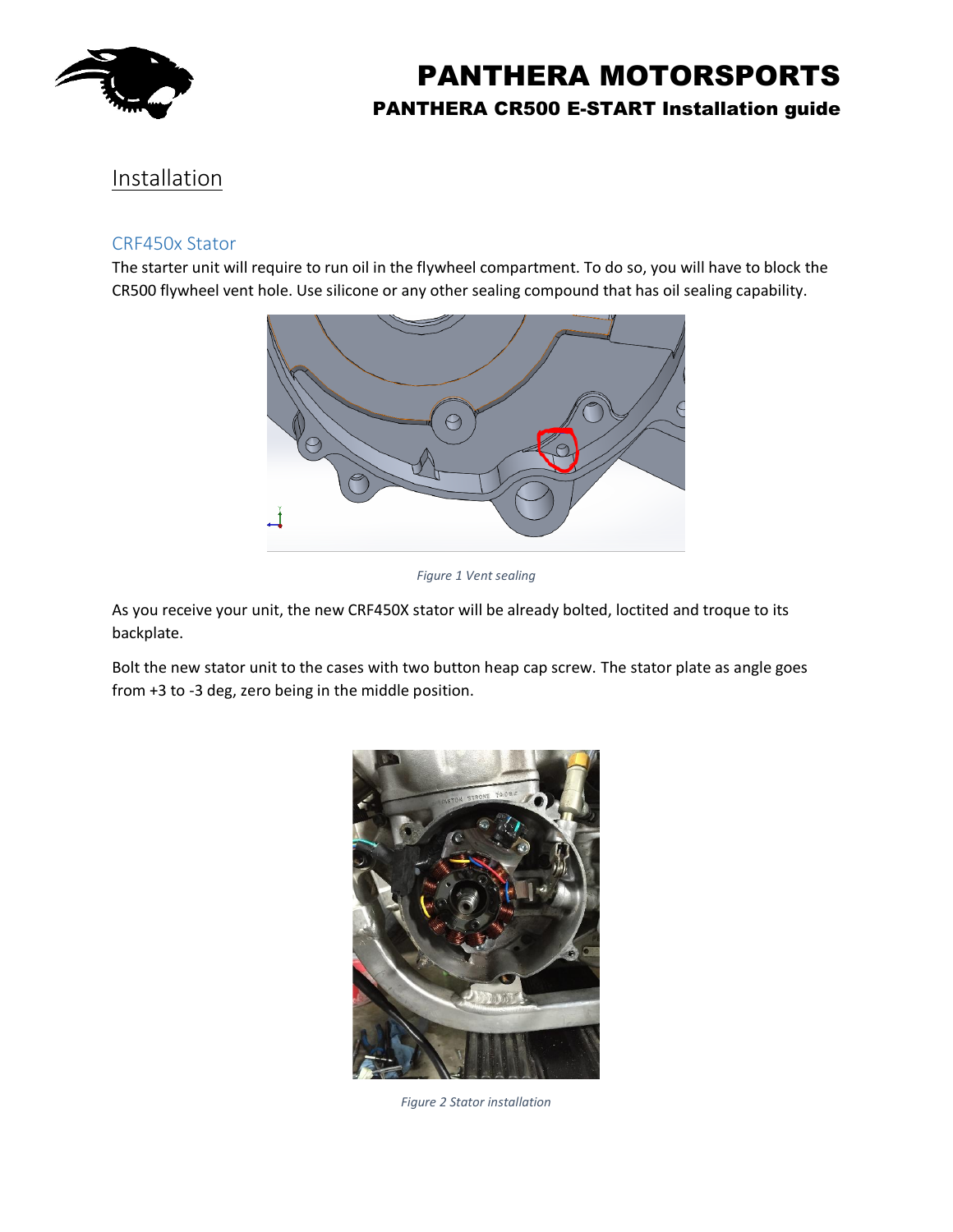

Place the rubber boot into its proper location in the case opening. Place the cable back to ensure they won't touch the flywheel. Zip tie the pick up cable and the stator cable together and place them as deep as possible.

Once the cables and boot at the proper location, **fill the opening of the rubber boot with silicone** to seal the boot.

### Flywheel

Align the flywheel with the key way and slide it in place. You will have to fight the magnets to place it straight and all the way down.

Once you will have the flywheel bolted, spin the flywheel (and motor) by hand to make sure you don't feel any rubbing between the flywheel and the stator. This can happen if the stator back plate is not properly sitting, or sometime with after market stators that happen to be thicker.

### One way clutch and ring gear

If you have taken off the one way clutch and ring gear from the flywheel, you can easily put it back on by pushing it on the flywheel with a clockwise rotation.

### Bolting the flywheel

Bolt the flywheel in place with the specially designed element. You will simply need a 1/2in extension on your torque wrench or even use the torque wrench itself. Use the gear holder tool supplied to prevent the engine from turning.

!! Do not forget the needle bearing before putting the bolting unit !!

!!! The flywheel has to be torque at **70 ft-lb**. Not doing so will have the key way sheared by the starter!!!



*Figure 3 Flywheel torqueing*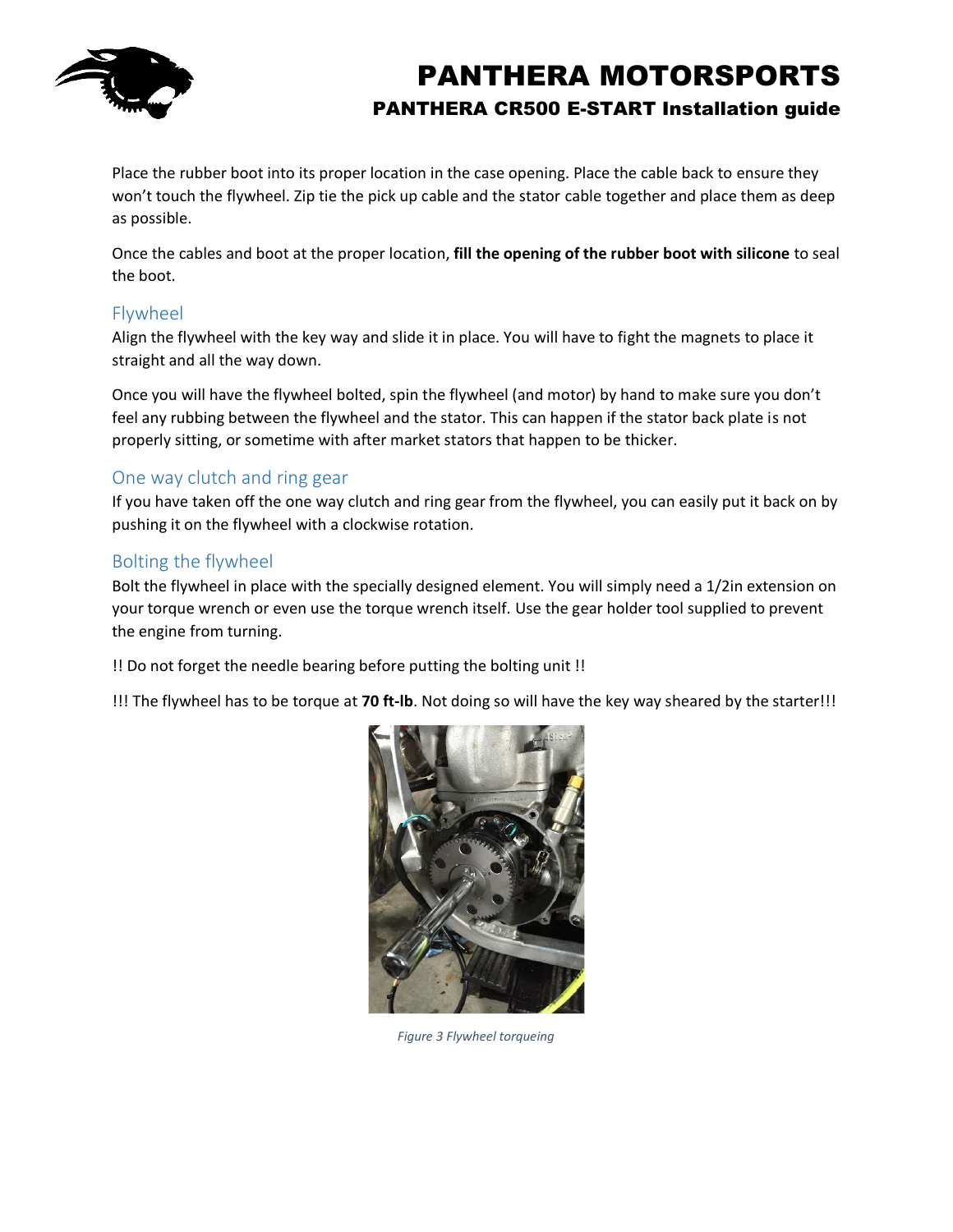

The flywheel trigger bump will tend to touch the rubber boot. You will have to shave the rubber slightly with a blade.



*Figure 4 Rubber boot shaving*

#### Sprocket guard

The billet sprocket guard supplied with the kit is necessary as it holds the electric motor in place.

Bolt the guard in place with the supplied socket cap screw, or any other M6x1.0 bolts you like.

The sprocket guard is designed to receive up to a 15 teeth sprocket.

#### Starter cover

To install the cover, remove the two small gears from behind the gears cap. Leaving the gears will make it hard to put the cover on and align the gear at the same time, you will risk damaging the gears.

Do not forget to put the gasket on the cover.

Align the starter cover so that the flywheel bolting unit slides in the bearing inside the cover. This bearing ensure that the main ring gear is at the exact right distance to the secondary gear.

Bolt the cover in place with standard honda flywheel cover bolts or any other M6x1.0 bolt you like.

#### **!!! Before putting the gears back in, putt 300ml of gear oil in the cover.**

But back the gears in place, top gear first.

Then put back the gear cap in place with its gasket, and torque back all the bolts to 84 in-lb.

#### Starter motor

Slide the starter motor in gently. Put grease on the o-ring to ensure not damaging it. Putting grease on the starter shaft will also help for the first dry start. Finding the gear alignment might require to rotate the motor a couple degrees. Bolt the motor to the sprocket guard.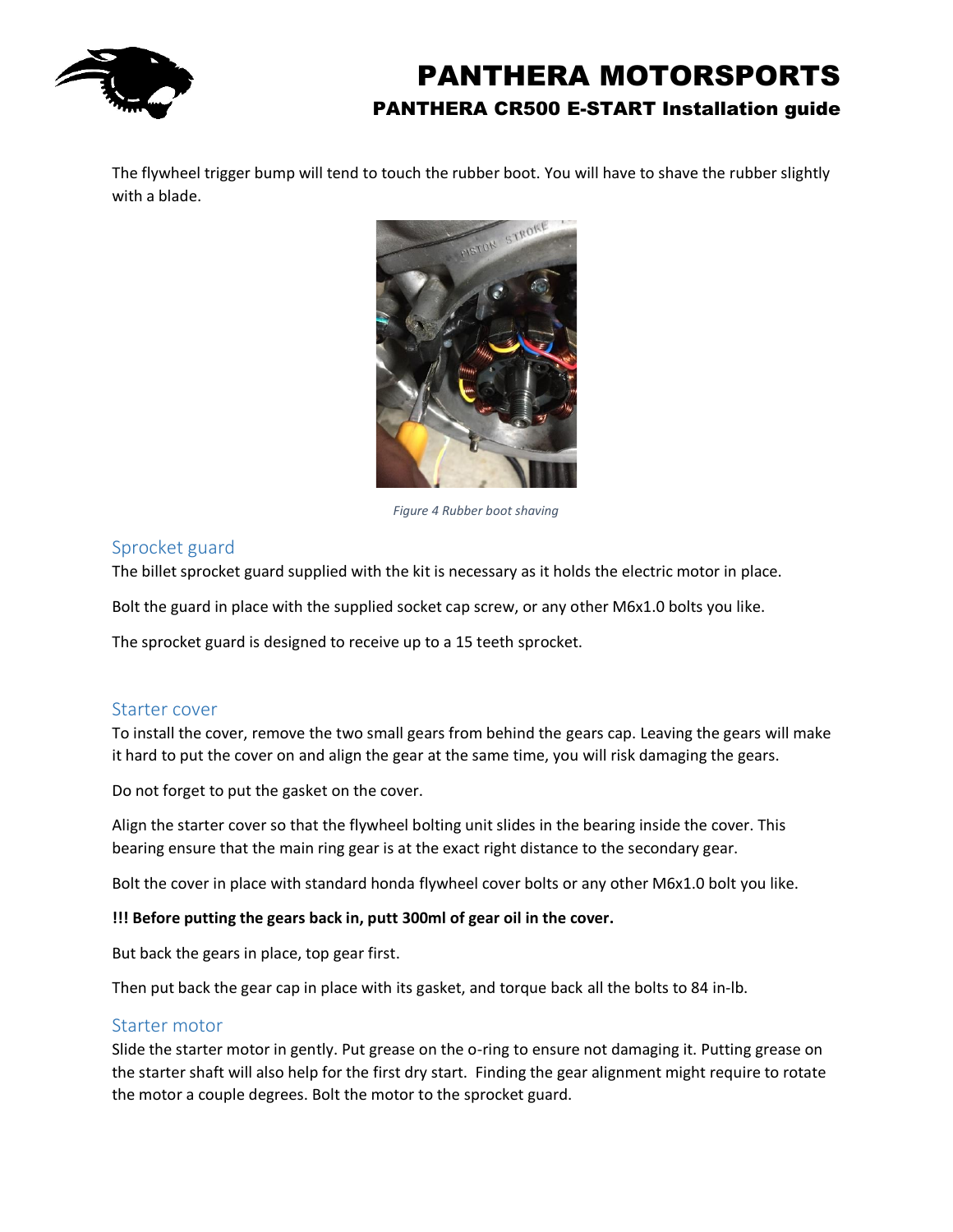

# !!! IMPORTANT !!!

First start up should always be done by foot, with the gears out of the unit. Firing a new ignition system should always be tried without e-start first. Wrong wiring can end up with backfiring and risk damaging the starter gears.

### Electrical connection

For wiring, see the wiring diagram at the end of the document.

Connector are supplied for you to match the new stator connectors.

### Battery

The recommended battery is a lithium battery of at least 4.5 Ah and 250 cranking amp.

For those who will run the unit in very cold environment, a lead battery with a 250 cranking amp capacity will work.

### Starter relay

The starter relay included in the kit can be place anywhere on the bike. It is best to place it near the battery and make the power cable from the battery to the relay to the electric motor the shortest possible the limit the resistance.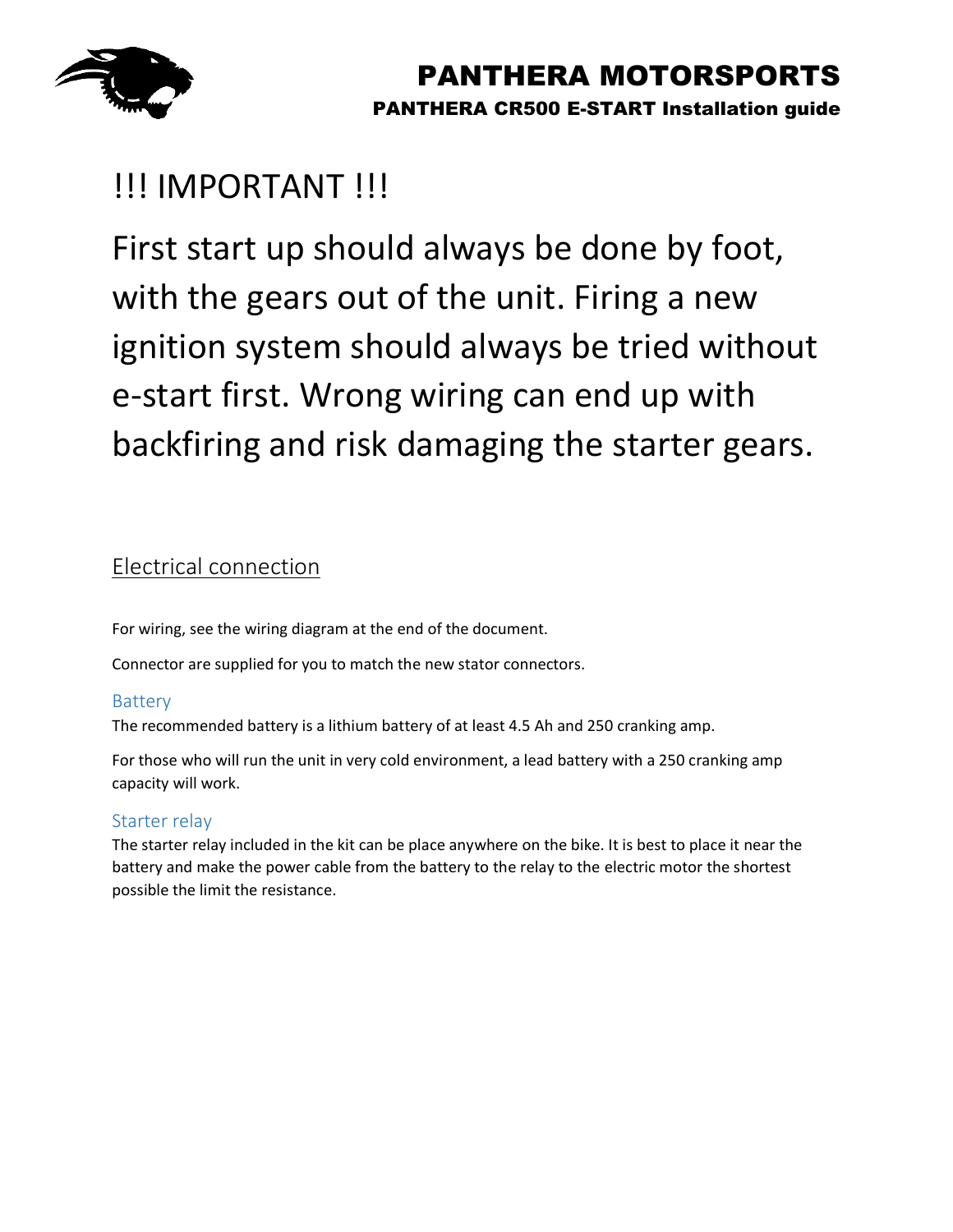

# PANTHERA MOTORSPORTS

PANTHERA CR500 E-START Installation guide

Wiring diagram

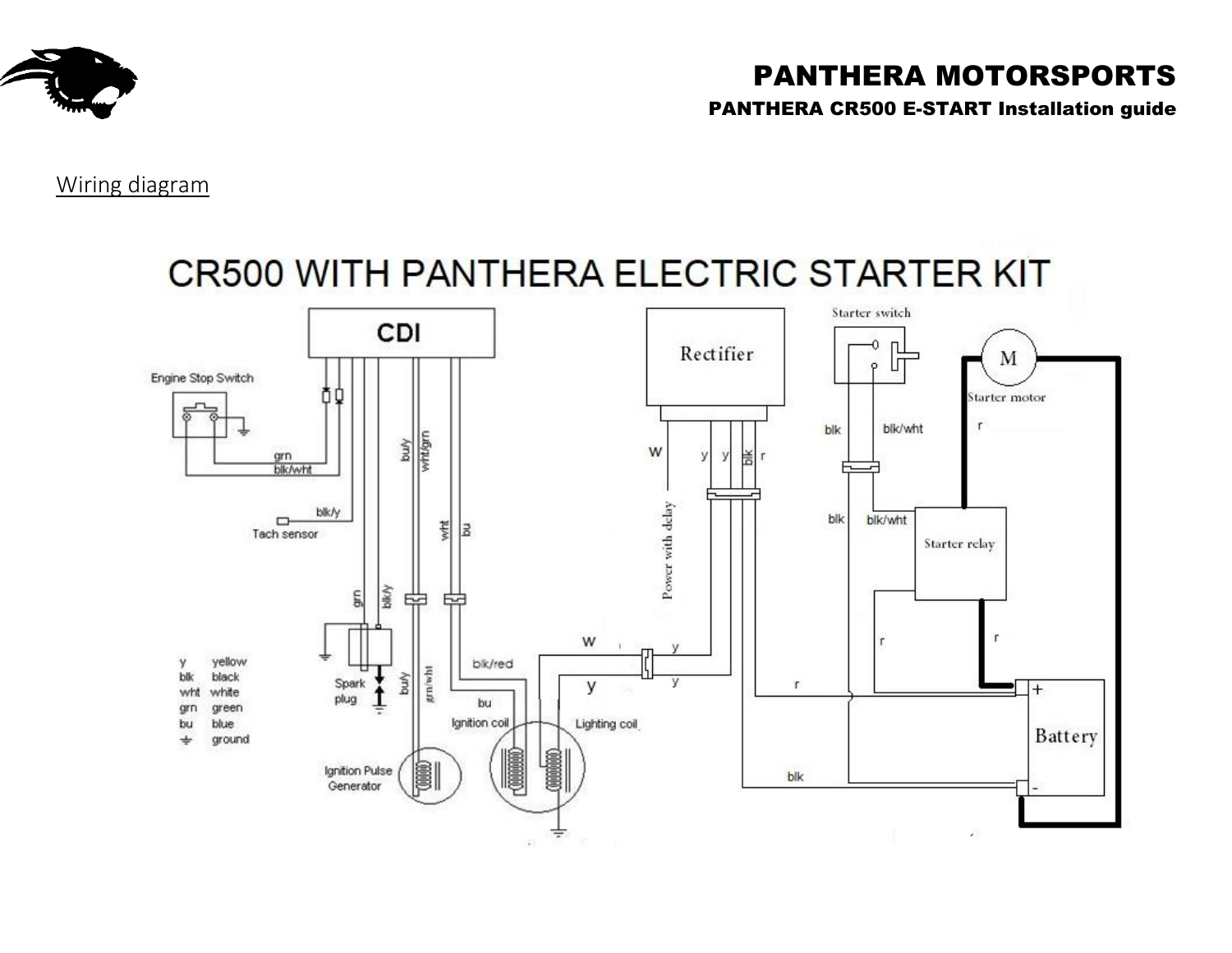

### Security concerns

Engine assembly must always be accomplished by a qualified mechanic.

Use the proper tools for every operation and always wear the proper personal protective equipment (glass, gloves, etc.)

The parts sold by Panthera Motorsports are often machined parts and are at risk of having sharp edges. Always handle with care.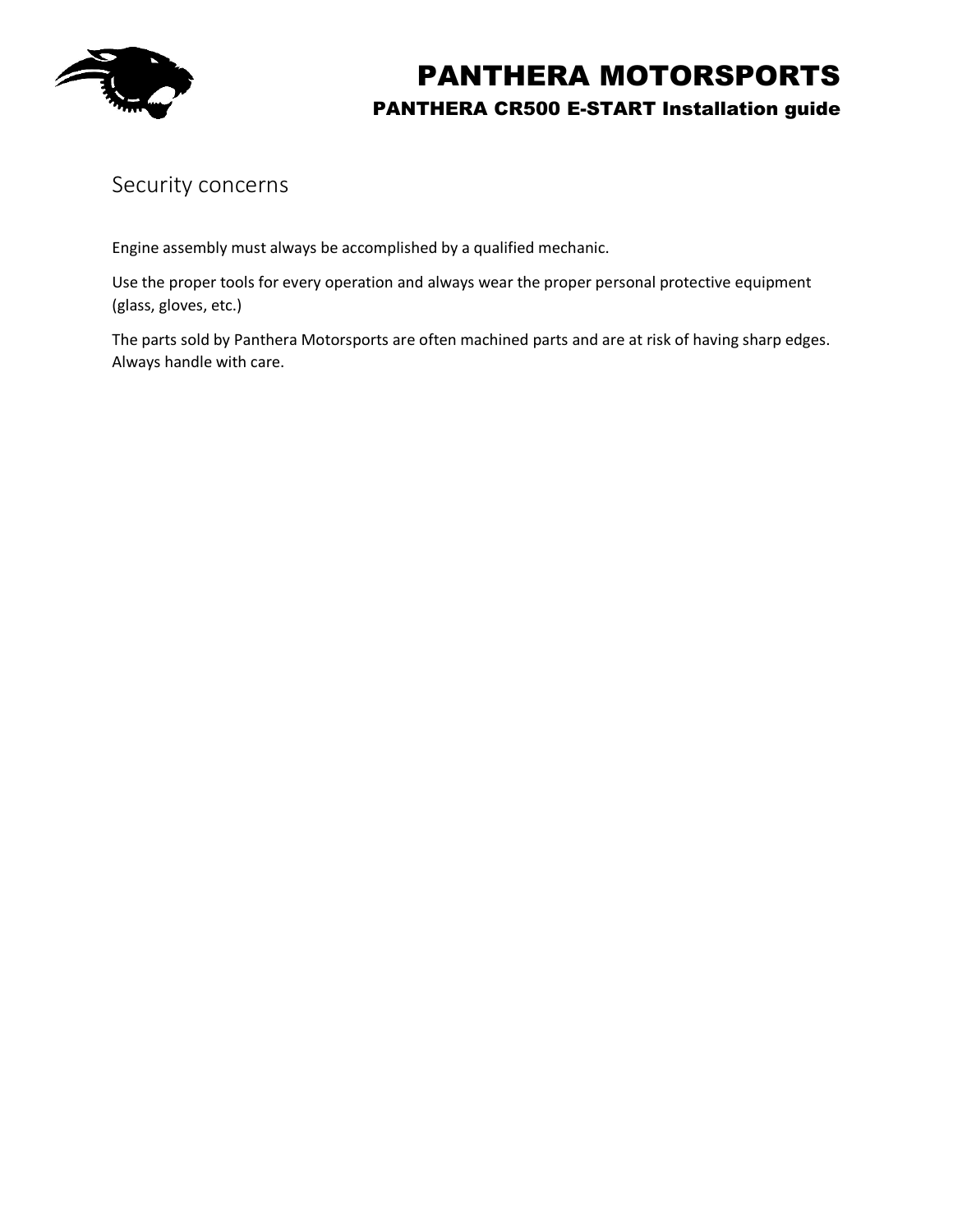

## Returns and Exchanges

General:

All returns must be postmarked no later than 10 days from the original customer shipment date. Returns and exchanges must be in new condition and must include all instructions and original packing material. Customer pays all return shipping charges. Include a copy of your packing list and authorization number with all returns.

Original shipping and handling charges are not refundable. Returns must be preauthorized by us and are subject to a 20% re-stocking fee. These amounts will be deducted from the original amount billed and the remaining balance will be credited to the original credit card or paypall account.

#### Incorrect Item:

If you received an incorrect item, we must be notified within 10 days of receipt of the shipment so that no extra charges will be incurred. We will replace incorrect items and pay the additional shipping charge. No returns of items will be accepted beyond 21 days of the original shipment date.

Return Shipping Instructions:

Return via prepaid mail only. Insure shipment for full value of purchase. Use original packaging. We are not responsible for packages lost during return shipping.

Return/Exchange Instructions:

Enclose a copy of your packing list along with detailed return/exchange instructions.

All returns require prior authorization by e-mailing us at sebastien.m@pantheramotorsports.com . All return shipping charges will be the responsibility of the customer. No returns on items under \$30.00 will be approved. Items must be returned within 90 days of the original order date in the original packaging with the labels intact.